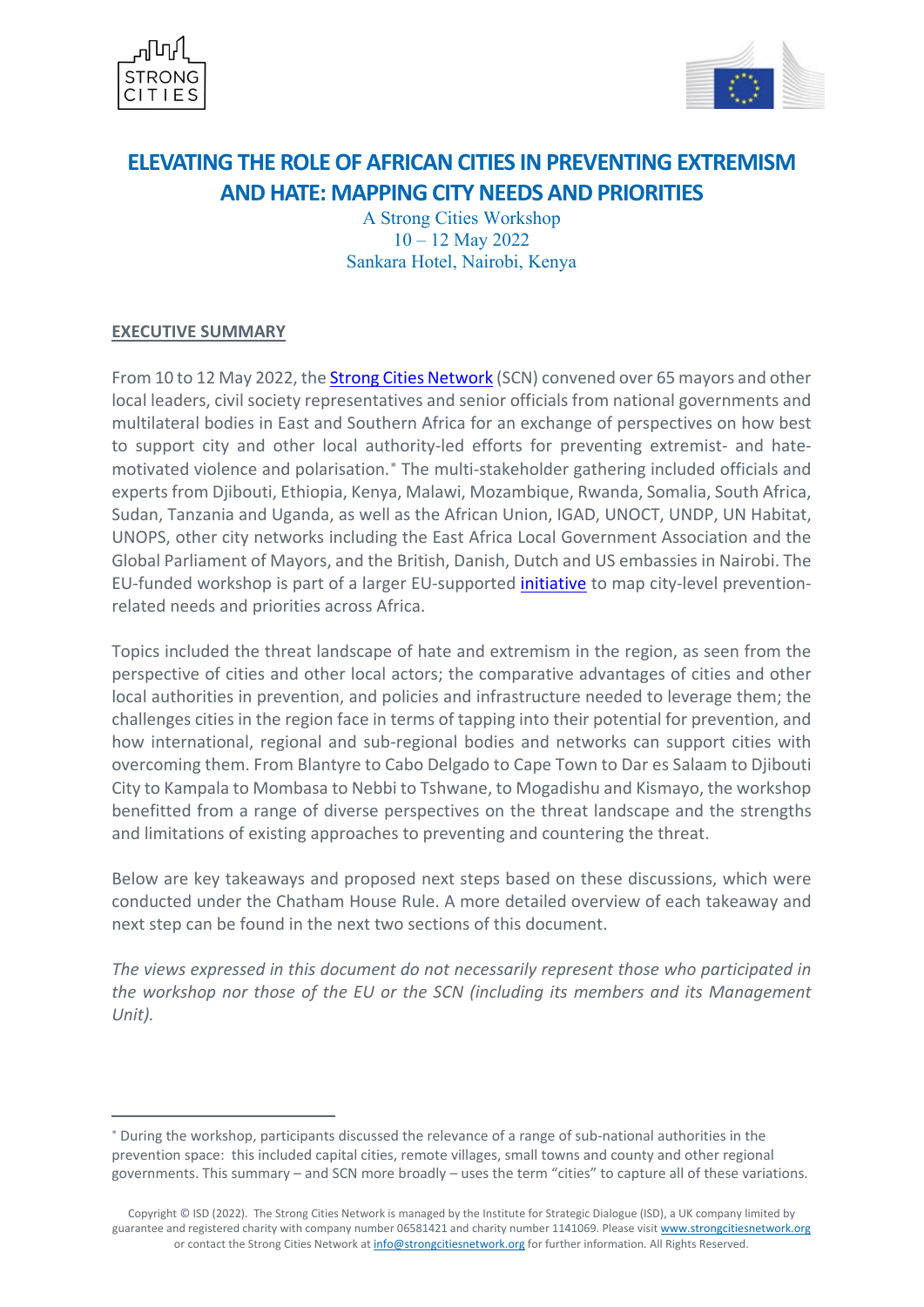



# *Key Takeaways***:**

- **1.** The extremism threat landscape in East and Southern Africa is compounded by significant challenges with (youth) drug abuse, illicit narcotics trade, gang violence, raiding, gender-based violence and other forms of social disorder.
- **2.** Border communities and rural villages are overlooked in prevention efforts and generally under-resourced and under-equipped to provide sufficient public services.
- **3.** Local authorities are vital yet overlooked actors in the prevention of hate- and extremist-motivated violence and polarisation in East and Southern Africa.
- **4.** Despite recognition of the vital role of local authorities in prevention, the mandate for preventing extremism and other forms of hate-based violence still lies largely with central governments.
- **5.** Significant obstacles to national-local cooperation (NLC) on prevention in the region include a lack of agreement between national and local authorities on the nature of the problem (e.g., security vs. social) and shared understanding of the roles and responsibilities for addressing it, as well as the absence of mechanisms and processes to build trust and facilitate cooperation between the different levels of government.
- **6.** Inclusion and trust-building (national-local and local-local) were emphasised as pivotal to successful "whole-of-society" prevention efforts.
- **7.** Overall, NLC, coordination and communication should be strengthened across the region; local authorities should consider proactively coming together to engage the central government to this end.
- **8.** The international donor community and global prevention landscape should prioritise connecting with local authorities on prevention to mitigate against risks of overreliance on central governments for the funding and other resources these authorities need to fulfil their vital role in prevention.
- **9.** Cities in East and Southern Africa would benefit from more opportunities to share learnings, experiences and speak candidly with each other about challenges with and achievements of prevention in the region.
- **10.** The SCN can serve as an effective third party to help cities in the region recognise and tap into their comparative advantages in preventing polarisation and extremist- and hate-motivated violence.

### *Next Steps:*

- **1.** The SCN will build on the momentum of this workshop by organising one-to-one virtual consultations with interested participants, to deep-dive into the city-level needs and priorities identified during the workshop.
- **2.** The SCN should develop a blueprint for the role of East and Southern African cities in prevention.
- **3.** The SCN should act as a convenor of local authorities on a country-by-country basis, with the objective of enhancing local-local and NLC and building the capacity of cities to develop prevention policy and programming.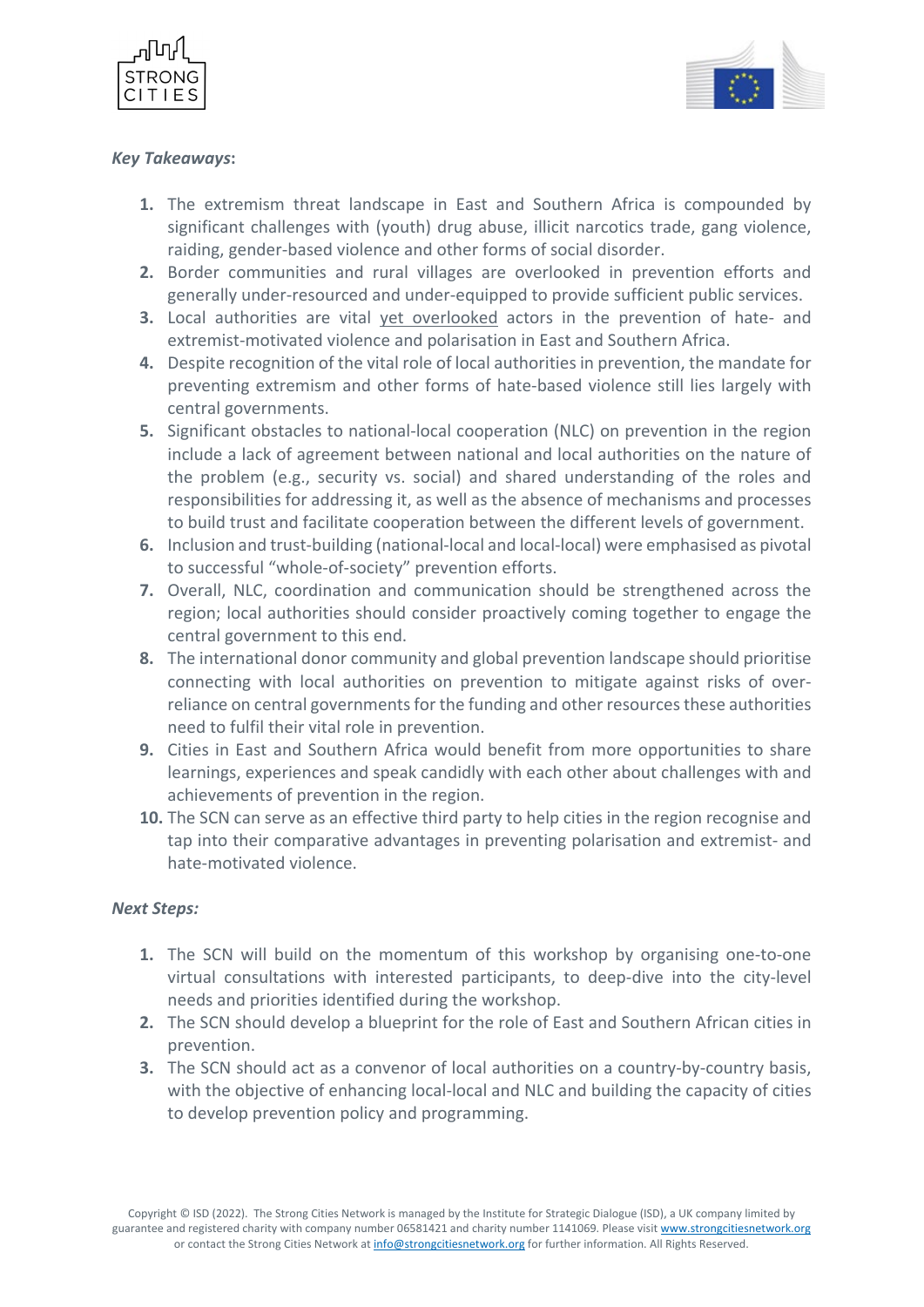



- **4.** Through the soon-to-be launched SCN East and Southern Africa Regional Hub, the SCN should make a concerted effort to ensure cities in this region are consistently connected with relevant international bodies on the prevention agenda.
- **5.** The SCN East and Southern Africa Hub should serve as a coordination body between regional/multilateral, national and local approaches to prevention.



*Above: More than 65 local leaders, civil society representatives and central government officials convene in Nairobi, Kenya for the SCN workshop on "Elevating the Role of African Cities in Preventing Extremism and Hate".*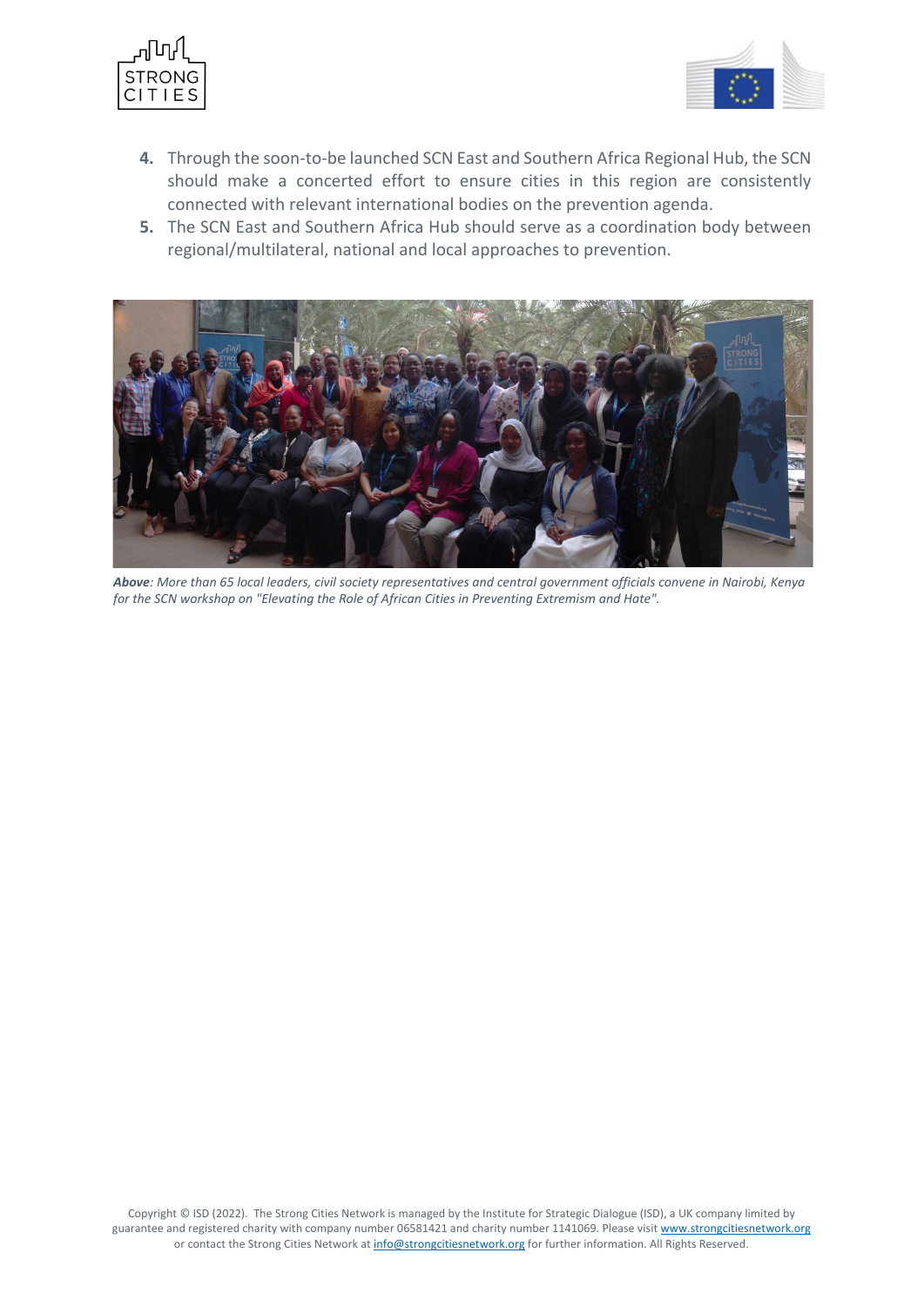



# **KEY TAKEAWAYS**

This section describes the aforementioned ten key takeaways in greater detail. These are divided into takeaways about 1) the threat landscape and 2) response.

## **The Threat Landscape**

**1. The extremism threat landscape in East and Southern Africa is compounded by significant challenges with (youth) drug abuse, illicit narcotics trade, gang violence, raiding, gender-based violence and other forms of social disorder.** 

Participants from multiple cities, including Dar es Salaam, Tanzania and Cape Town, commented on the pervasive issue of local criminal gangs, members of which commit crimes ranging from petty theft to looting and murder. Participants noted how these are often an entry point into extremist movements and noted that efforts in the region to prevent hateand extremist-motivated violence can and should learn from responses to gang and other criminal activity. Participants in turn recommended integrating responses to hate- and extremist-motivated violence within broader community safeguarding efforts, in light of the connections among the different forms of criminality and other anti-social behaviour in the region. **Indeed, city officials and civil society representatives from across the region noted that local authoritiesshould always strive to leverage** *existing* **public services, resources and programmes in their response to the rising levels of hate and extremism they are facing.** 

The value of nesting efforts to address these challenges in broader community safeguarding and public service was further underscored by context-specific challenges identified during the workshop. Many participants commented, for example, that local conflicts over agricultural and other land resources, which are being exacerbated by climate change, economic grievances and inter-tribal disputes are also sources of community polarisation and can serve to aggravate the threat of hate-based and extremist violence. **Existing public service provision that addresses socioeconomic and other basic needs can therefore also be leveraged in efforts to prevent violence motivated by hate and extremism**.

# **2. Border communities and rural villages are overlooked in prevention efforts and generally under-resourced and under-equipped to provide sufficient public services.**

East and Southern African countries face the added difficulty of porous borders that extremists and other mal-intended actors exploit to radicalise and recruit others to violence and expand their presence in the region. The challenge of cross-border movement was brought up throughout the workshop, and participants stressed that this is compounded by a lack of resource and support for border villages and communities to respond to the in- and outflow of extremists. A lack of standardised information-sharing also means this flow of extremists is not being reported to the appropriate authorities, and thus often occurs with little to no consequence.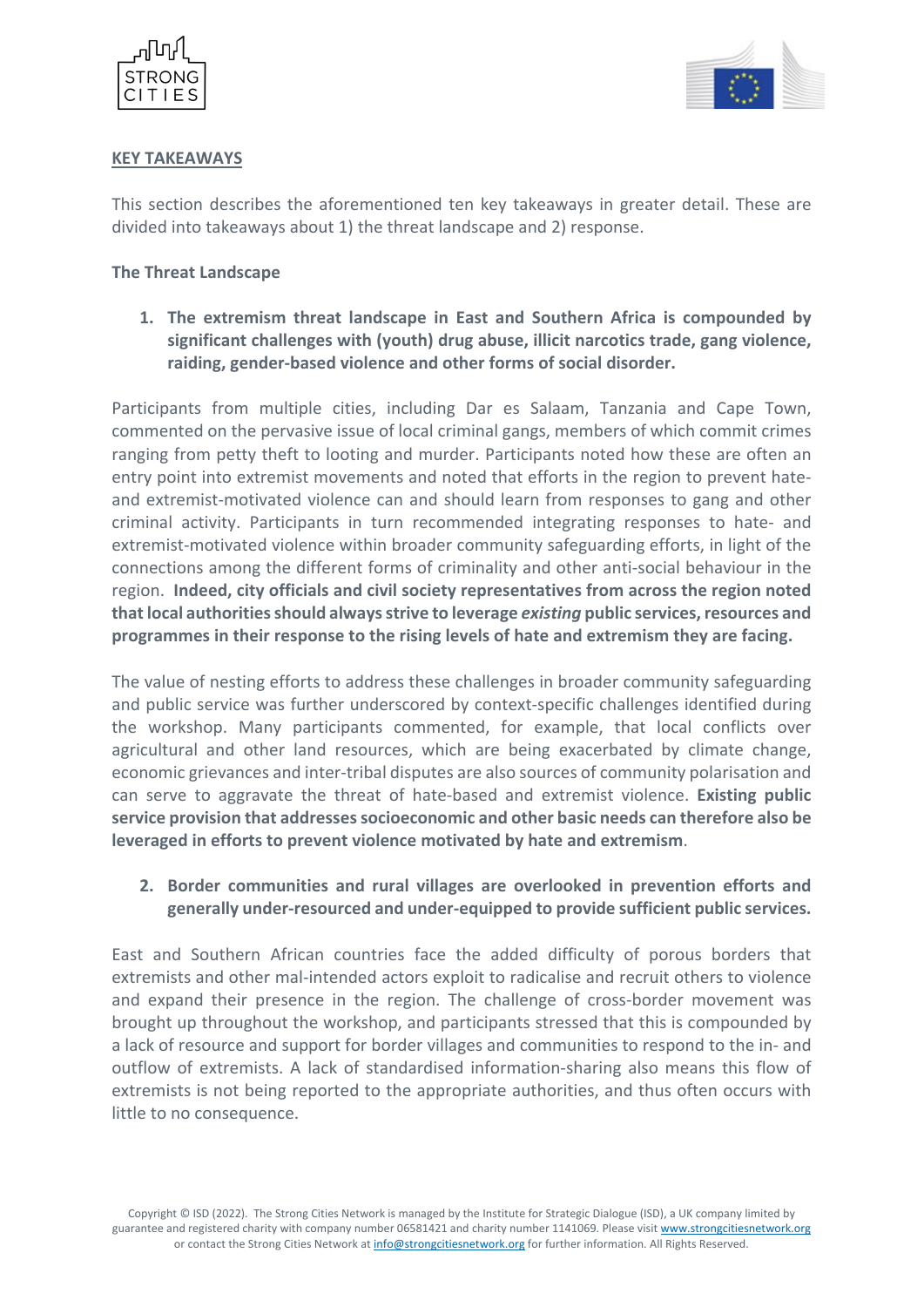



## **Responding to the Threat**

**3. Local authorities are vital yet overlooked actors in the prevention of hate- and extremist-motivated violence and polarisation in East and Southern Africa.**

The workshop revealed that city officials in the region want to become meaningfully involved in prevention and empowered and capacitated to develop and deploy prevention policies and programmes. Participants recognised, for example, that extremists use local grievances as entry-points into new communities, exploiting inter- and intra-communal needs and tensions to recruit. In light of this, they further recognised that cities and other local authorities are

best placed to respond given their immediacy to the local populace and their ability to leverage existing public service provision.

The role of local authorities in developing a **"local identity"** was highlighted, with participants noting how this can help build "Cities are closest to the people… they know the problem and where to start and who to involve [to respond]."

- *Civil Society Representative*

resilience by making citizens feel connected to one another and foster trust in local government institutions. This can be achieved through communications' campaigns that present an **inclusive** local identity that embraces all ethnicities and tribes within a particular city. Some participants noted this is particularly important in the context of East and Southern Africa, where strong senses of ethnic and tribal identity have, at times, escalated to intertribal tension and violence. Developing an inclusive local identity can also help municipal authorities mobilise different local actors in their prevention efforts – as part of a "whole-ofsociety" approach to safeguard communities – ultimately building a unified, local front against extremism.

**4. Despite recognition of the vital role of local authorities in prevention, the mandate for preventing extremism and other forms of hate-based violence still lies largely with central governments.** 

Participants identified a lack of mandate at the local government level as one of the most significant barriers to local involvement in prevention. While in certain contexts (e.g., Kenya) the central government has devolved responsibility for non-law enforcement-related prevention to county governments, this remains the exception in the region. Even in Kenya, participants noted, there is additional work to do given only eight out of 47 counties have a localised action plan against violent extremism in place and few of the eight have the necessary resources to prioritise its implementation.

Further, participants noted that in the rare instance where a mandate has been given to local governments, this is often done without consulting local actors and/or then providing local authorities the resources and training often needed to allow them to fulfil that mandate. Participants agreed that the development of national prevention strategies must be informed by consultations with local actors, including local authorities, practitioners and underrepresented demographics like women and youth. Funding and other resources must then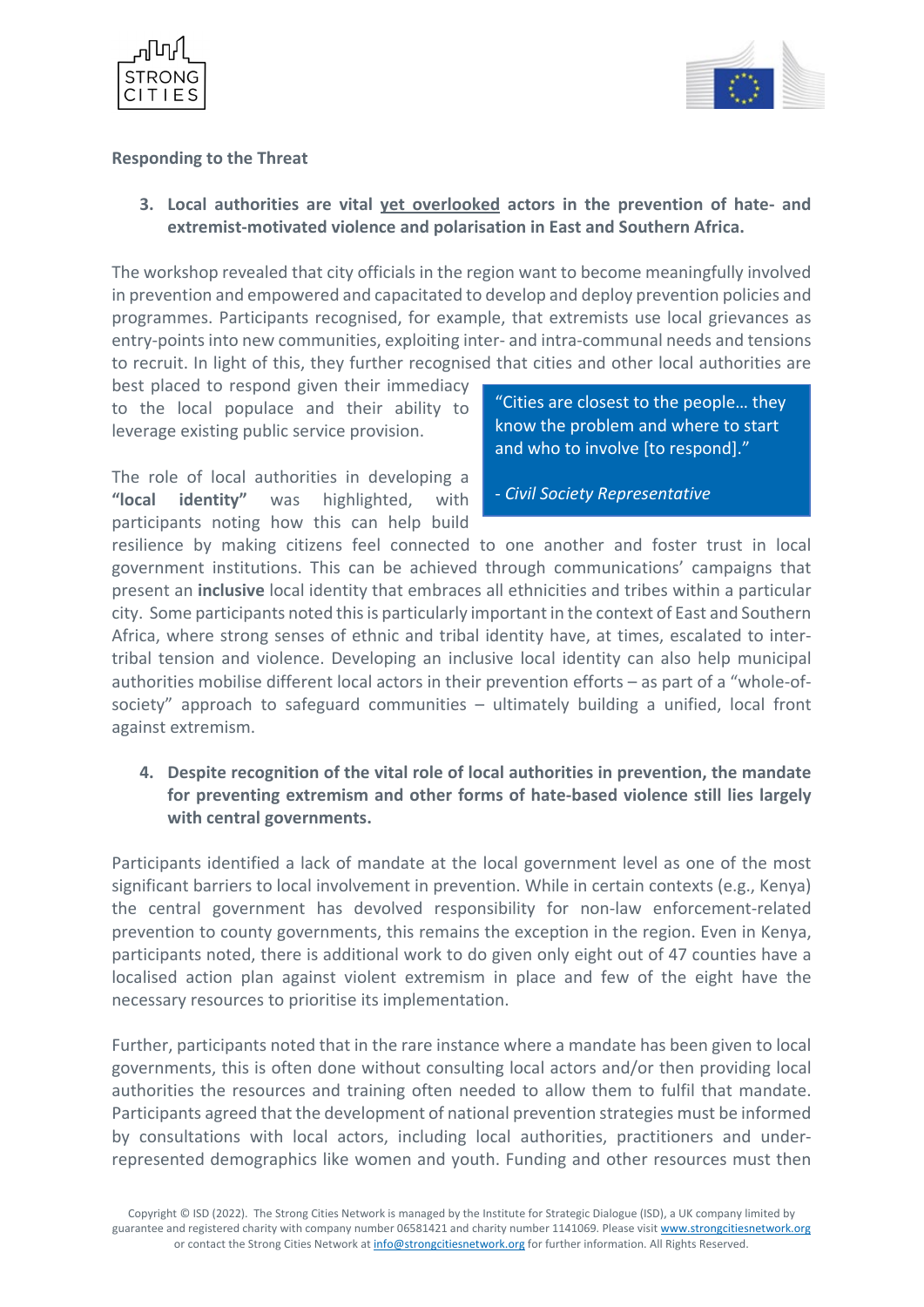



also be made available to local authorities to enable them to fulfil the role outlined for them in the national framework. A **consultative process** and a mutual, open line of communication between local actors and the central government were perceived as vital to effectively implement national strategies for prevention. Further, such a process should remain in place even after a national strategy has launched, to ensure local authorities and other local actors can provide feedback on how they are progressing in terms of implementing their mandate, and how the central government can support them in doing so.

"We are appreciative of the SCN convening representatives of national and local authorities from my country to discuss these important issues; this is the first time we have been in the same room with representatives of national government ministries to exchange views on preventing extremist violence in our country."

**–** *Senior Representative from Local Government*

Some participants argued that a similar **consultative process is needed in regional and other multilateral approaches to prevention** – while there are a lot of multilateral institutions active in the region specifically on the topic of preventing violent extremism (including UNDP,

"Local policies and priorities rather than global frameworks need to define national policies in the region."

- *Participant*

UNOCT, UNODC, the AU, IGAD, and the East Africa Community), these institutions rarely engage local authorities. Moreover, it was pointed out how there is limited coordination among them, leading to duplication and, in some cases, confusion.

In addition, participants reported that national governments in the region are more likely to base their strategies and action plans on prevention frameworks and recommendations developed by the UN or regional bodies in Africa, rather than on local needs and perspectives on the threat and response.

**5. Significant obstacles to national-local cooperation (NLC) on prevention in the region include a lack of agreement between national and local authorities on the nature of the problem (e.g., security vs. social) and shared understanding of the roles and responsibilities for addressing it, as well as the absence of mechanisms and processes to build trust and facilitate cooperation between the different levels of government.** 

During a discussion surrounding the implementation of the Global Counterterrorism Forum's (GCTF) good practices for strengthening NLC for preventing and countering violent extremism (P/CVE) in the region, participants remarked that P/CVE is still largely conflated with counterterrorism, and therefore considered the responsibility of national security agencies. Participants expressed concern that it will be challenging to get local authorities more involved so long as national framing of prevention remains overly securitised. This is corroborated by initial findings of a mapping exercise that [RUSI](http://www.rusi.org/) carried out on the strengths and weaknesses of P/CVE-related NLC in in East and Southern Africa, as part of an SCN initiative to create a toolkit for the implementation of the GCTF good practices. These initial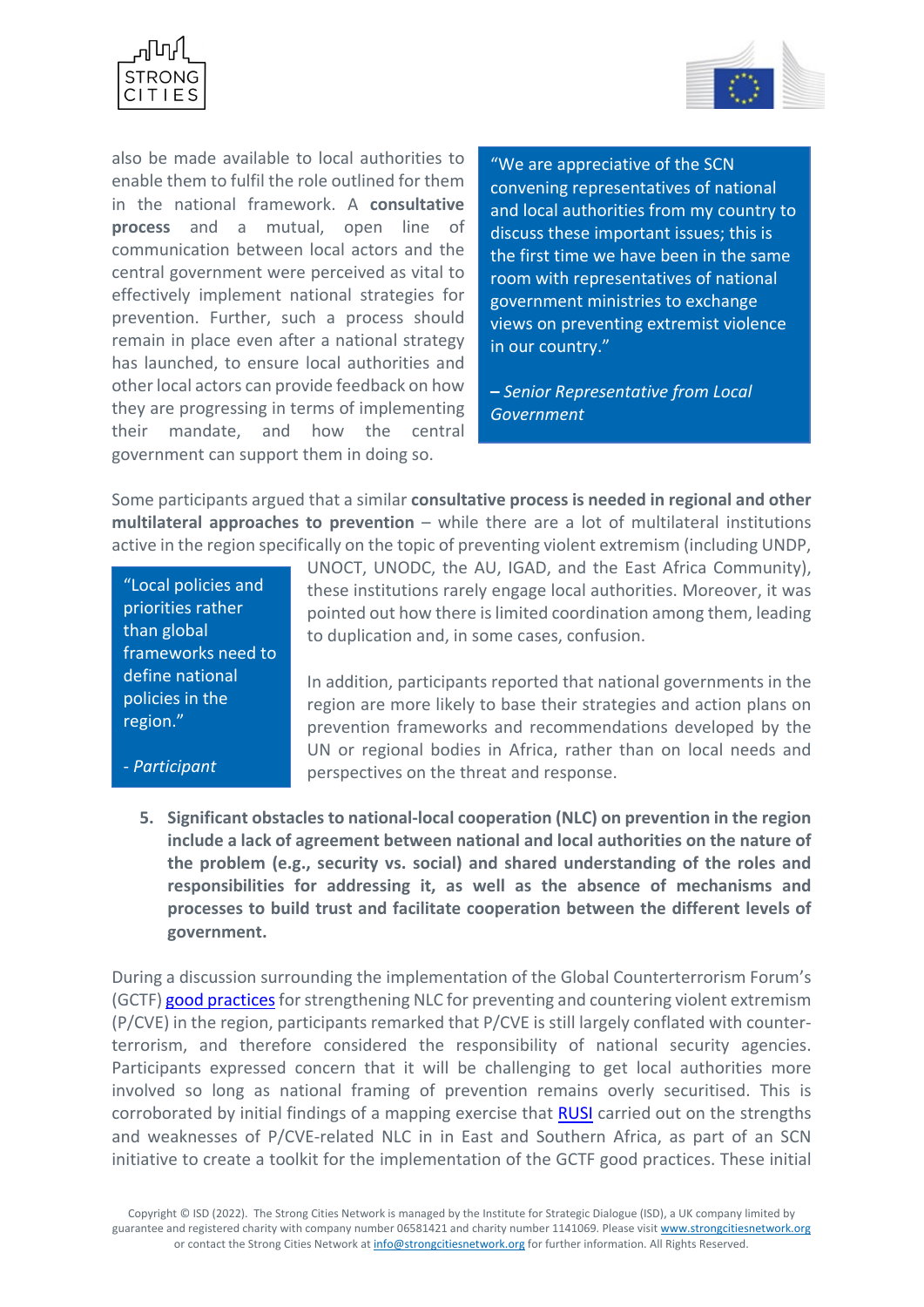



findings suggest that across the region, there is confusion and contention around whether P/CVE sits with national government and/or with local authorities. Some noted that the SCN and other third parties can help address this by encouraging national and local governments to distinguish between P/CVE and counter-terrorism, demystifying prevention and framing it as part and parcel of existing city-led efforts to safeguard communities, rather than as an explicit security matter. The use of a neutral, third party, it was argued, can also mitigate against risks of politicising P/CVE and counter-terrorism discourses. These risks can become heighted when representatives of different political parties are involved.

Another challenge to local involvement and NLC is a **general lack of coordination (and clear processesfor facilitating it) between the local and national level** across the region. According to RUSI's above-mentioned mapping, in some contexts like Sudan and Mozambique there are little to no mechanisms for interaction between national and local government stakeholders. Participants remarked that this lack of coordination is particularly evident with processes like information-sharing, where they noted, for example, that central governments seem reluctant to share relevant data with local authorities and vice versa, and that this can result in scattered and uninformed responses to hate and extremism. Participants shared how practical arrangements – from the format of information-sharing to the channels used – can help standardise this process and ensure nothing falls through the cracks.

Further, participants noted that increasing the understanding of relevant stakeholders at both the national and local levels on (a) what type of information should be shared and to who, and (b) what to do once you receive that information is a key element for enhancing NLC.

# **6. Inclusion and trust-building (national-local and local-local) were emphasised as pivotal to successful "whole-of-society" prevention efforts.**

Throughout the discussions, participants stressed the importance of building trust between national and local government actors, as well as between local governments and civil society. Participants reported non-responsiveness by national and local government actors to citizens' concerns as a key obstacle to trust-building, emphasising the need for public office holders to be accessible to the people they serve. In Cape Town, for example, participants commended the provincial government for holding "first Thursdays", where members of the public are invited on the first Thursday of every month to engage directly with public officials, whether to give feedback or simply open a line of communication about specific citizens' needs.

Participants stressed that approaches like this, which foster accountability, transparency and good local governance, can help improve trust in government institutions and strengthen feelings of "local identity", as described in Key Takeaway 3. This also provides public servants with the opportunity to learn about which of their prevention-specific and broader community safeguarding efforts are working versus what needs improvement (e.g., where citizens' needs are being met versus where they aren't), and allows them to adapt policy and programming accordingly.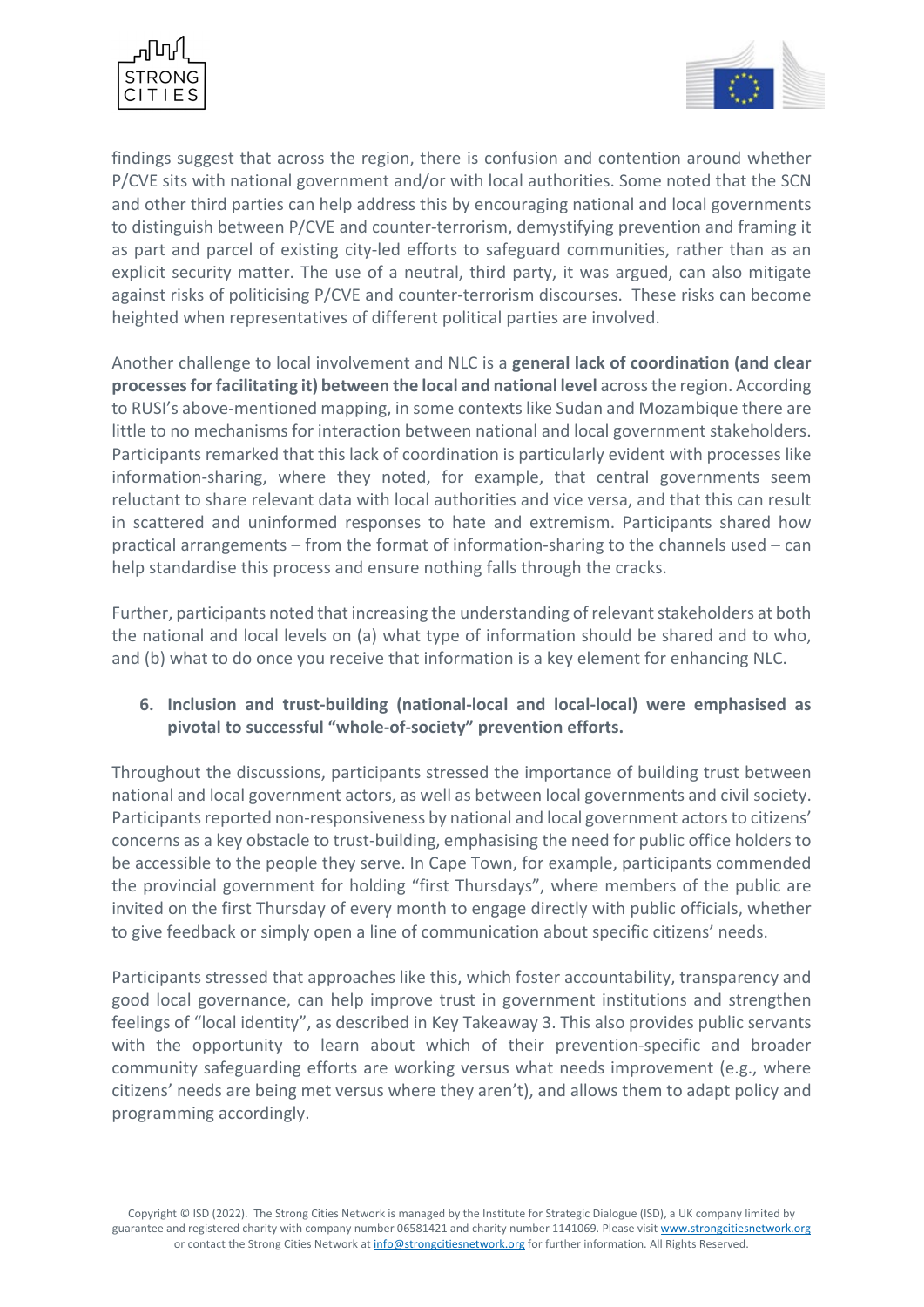



Inclusion was also highlighted as an essential component of prevention. To enable a truly "whole-of-society" approach to prevention, relevant policy and programming must be inclusive in how it is developed and delivered: as mentioned, national and local frameworks for prevention should be informed by multi-disciplinary local actors and historically underrepresented demographics, including women, youth and communities that live on the outskirts of urban areas and/or in rural, semi-isolated localities.

# **7. Overall, NLC, coordination and communication should be strengthened across the region; local authorities should consider proactively coming together to engage the central government to this end.**

While recognising that the responsibility for providing a prevention mandate for local authorities lies with central governments, some participants criticised the tendency of local authorities to wait passively for this. Instead, participants suggested local authorities should map and identify existing resources they can leverage for preventing hate and extremism, consulting local civil society and community-based actors in their jurisdiction to this end. They should then convene with other local authorities across their country to identify shared needs and the role they envision playing in preventing hate and extremism. Local authorities should collectively present this vision to their national governments with the aim of securing buy-in and support for realising their role in prevention. Participants encouraged SCN to facilitate these consultations.

Further, participants reflected on the role of civil society, specifically that civil society actors struggle with a lack of communication from local and national governments. This leaves many of them unsure about where they fit in the broader prevention strategy, and denies them the opportunity to inform national and local governments' perspectives of the threat, and to communicate their needs (e.g., financial, resourcing) to be able to respond to the threat. This further underscores the importance of having efficient and sustainable coordination mechanisms between the national and local levels, and of the aforementioned consultations: local authorities should consult with civil society actors in their locality on their needs and perspectives of the threat, and should ensure this consultative process forms part of the development and deployment of localised prevention action plans.

**8. The international donor community and global prevention landscape should prioritise connecting with local authorities on prevention to mitigate against risks of over-reliance on central governments for the funding and other resources these authorities need to fulfil their vital role in prevention.** 

While NLC is essential in an effective "whole-of-society" approach to preventing hate, extremism and polarisation, and although a nationally-given mandate for prevention is an important step in enabling local leadership in this space, some participants remarked that local actors should take care not to become over-reliant on central governments in this regard. As such, participants emphasised how cities in East and Southern Africa need to be better connected with the international donor community and global prevention architecture. This may provide some sustainability in terms of resources and funding e.g., in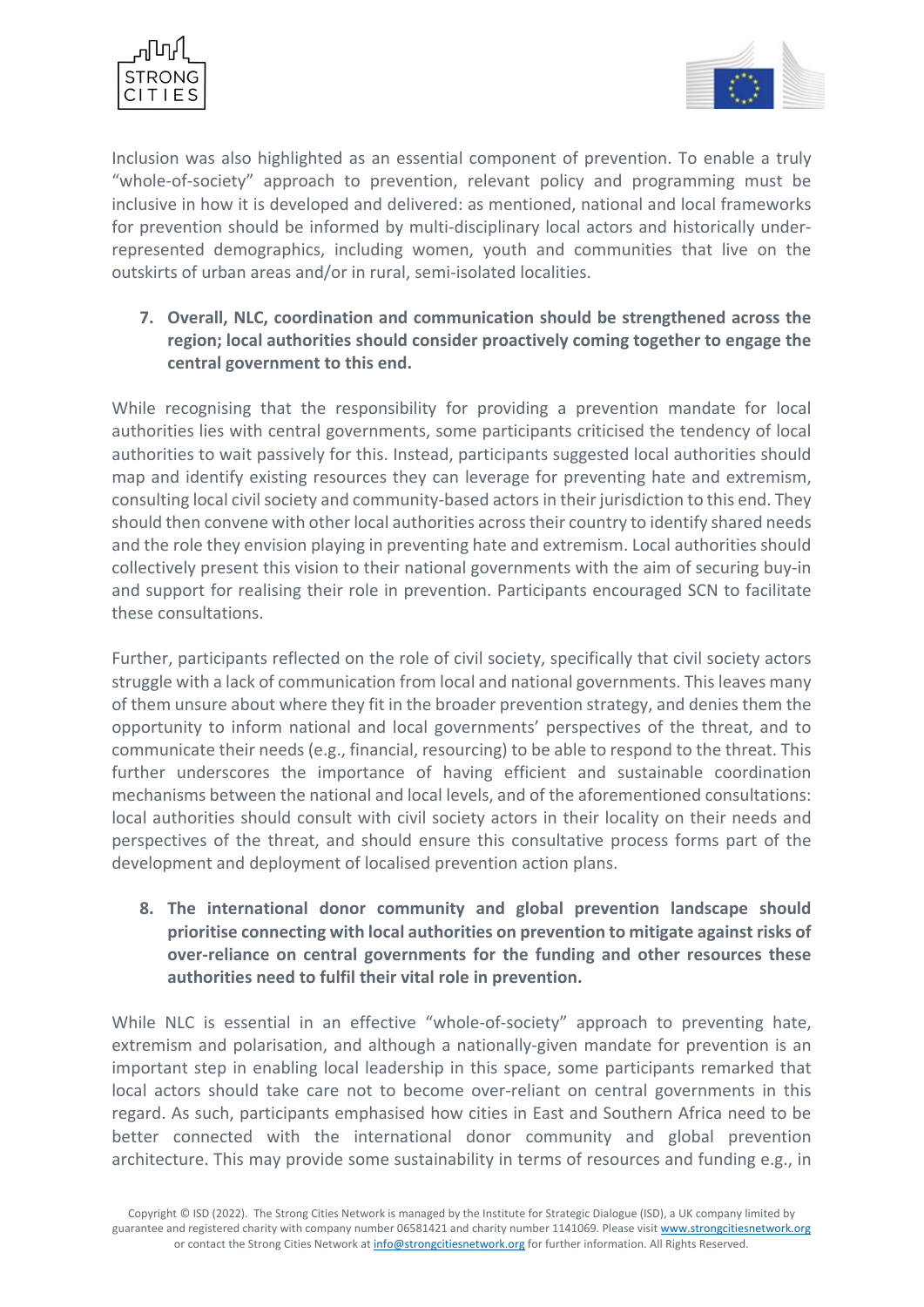



situations where the shifting political dynamics in a country impacts the political will and mandate to support local authorities. Participants suggested that the SCN is well-placed to connect cities with the global prevention and donor landscape (see Next Step 4).

**9. Cities in East and Southern Africa would benefit from more opportunities to share learnings, experiences and speak candidly with each other about challenges with and achievements of prevention in the region.** 

Participants expressed a desire for more opportunities, whether at a national or regional level, to share local learnings, challenges and experiences with fulfilling their potential as leaders in prevention. Importantly, participants remarked on **the need for these opportunities to involve cities and other localities that may not currently have a tangible extremist threat.** Too often, it was noted, the focus is on those contexts where the threat of hate- and extremist-motivated violence has already taken root and security actors are already engaged – often crowding out non-security stakeholders. This also leaves little space to focus on early preventative measures, i.e., ones where the role of local authorities is particularly salient.

**10. The SCN can serve as an effective third party to help cities in the region recognise and tap into their comparative advantages in preventing polarisation and extremistand hate-motivated violence.**

Throughout the workshop, participants outlined ways in which the SCN can enhance local leadership in and ownership of prevention in the region. For example, they suggested that the SCN could help cities advocate for a prevention mandate from their central government; convene cities within and across countries in the region; and serve as a bridge-builder between regional/multilateral approaches to prevention, national strategies and frameworks, and local application.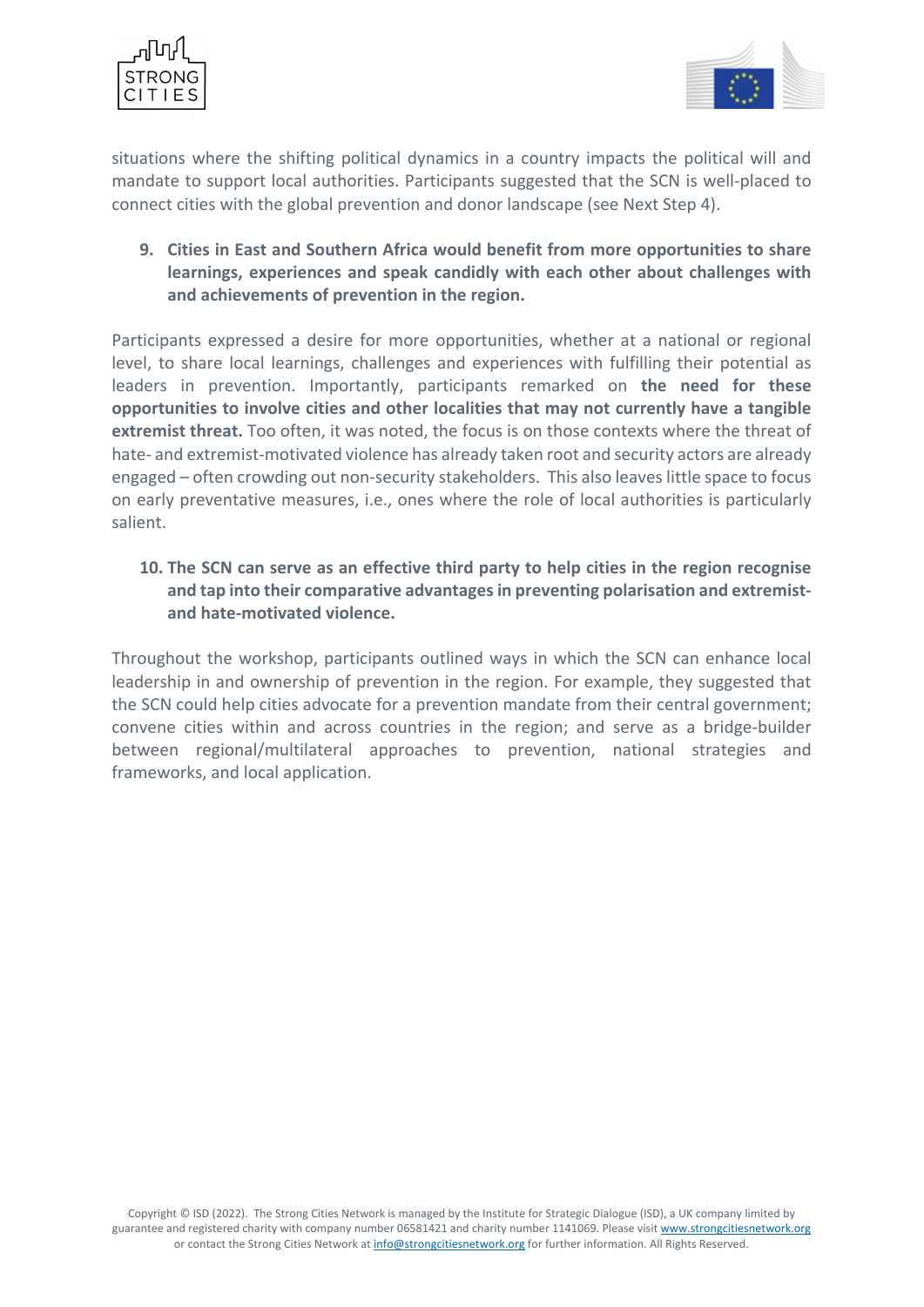



### **What makes a "Strong City"?**

Participants were asked to come up with key components of a "strong" East and Southern African city. Among those identified were:

- **good and transparent local governance**;
- a **robust, independent civil society** that is able to support prevention efforts and hold governments to account;
- clear and consistent **communication between actors (national local and local – local)**, including about the roles of each actor and information-sharing about the threat and response;
- **accessible** and **responsive** public servants that citizens and grassroots organisations can engage with questions and concerns;
- **participatory budgeting**, where citizens inform the priority allocations in the municipal budget;
- **accountability mechanisms**, with participants suggesting civil society should be allowed and encouraged to hold local and national governments to account when e.g. public service provision is inadequate, specific needs are not being fulfilled, or policies have counter-productive impacts at the local level.

### **NEXT STEPS**

Based on the key takeaways of the workshop, this section provides a series of next steps that the SCN and other institutions can take to support cities in East and Southern Africa with realising their full potential as leaders in preventing hate-based and extremist violence.

**1. The SCN will build on the momentum of this workshop by organising one-to-one virtual consultations with interested participants, to deep-dive into the city-level needs and priorities identified during the three-day programme.** 

This will inform a [mapping report](https://strongcitiesnetwork.org/en/project-launch-mapping-city-level-p-cve-needs-and-priorities-across-the-african-continent/) the SCN Management Unit is developing, which will include a series of recommendations for the SCN's and other institutions' footprint and engagement in the region going forward. Findings of this mapping exercise will also directly inform the scope and scale of activities of the **SCN's East and Southern Africa Regional Hub**, which will launch in the coming months.

# **2. The SCN should develop a blueprint for the role of East and Southern African cities in prevention**.

This will outline why and how cities should be involved and serve as both a manual for local authorities in the region to develop prevention policies and programmes, and as a resource that local authorities can take to their central governments to secure support to realise these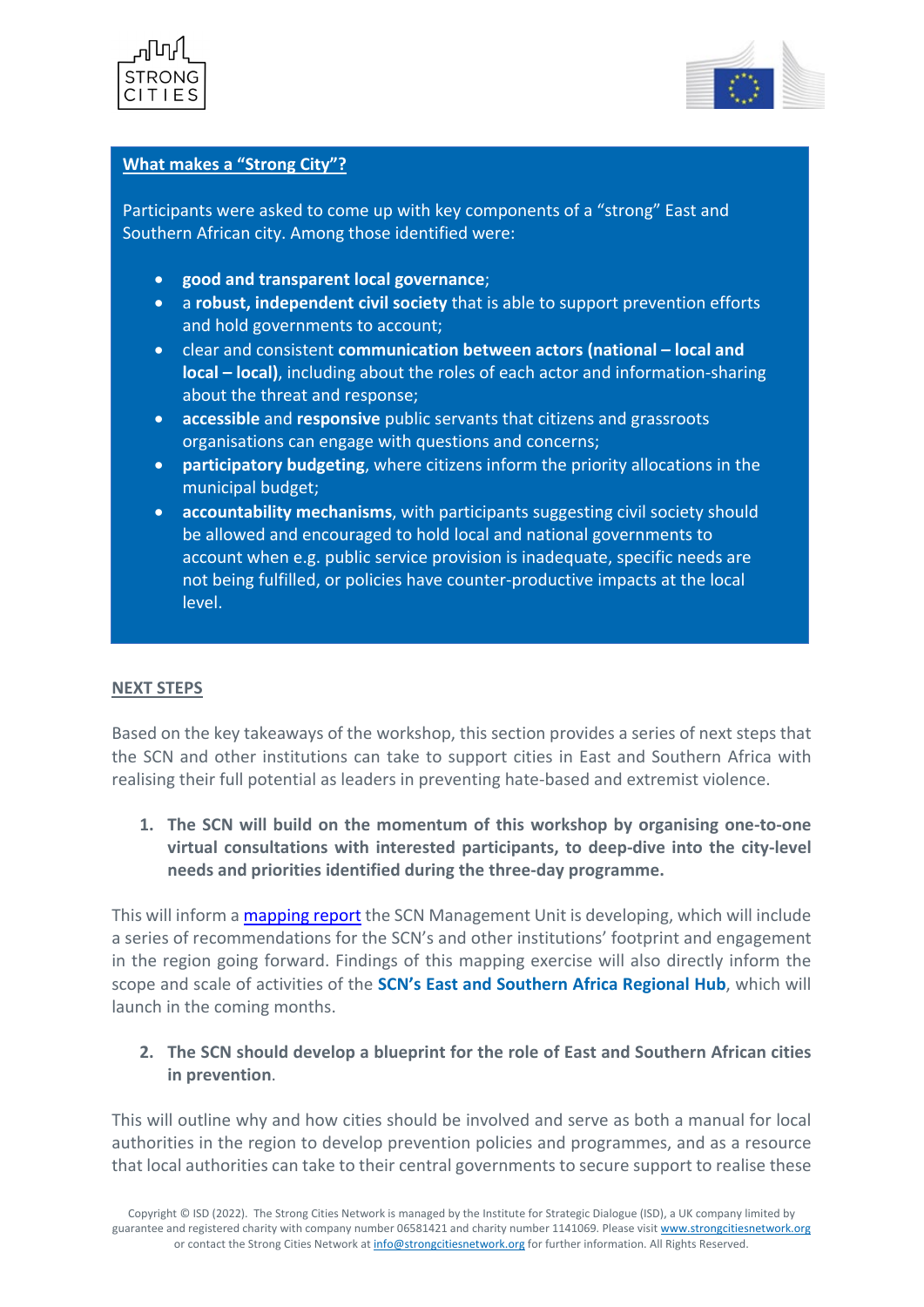



policies and programmes. This manual may help address some of the challenges surrounding the overly centralised and securitised conflation of prevention with counter-terrorism and can empower cities with a clear understanding of their essential role in prevention. This blueprint should also account for smaller, more rural towns and villages, as well as cities where extremism is not, as of yet, a tangible threat.

**3. The SCN should act as a convenor of local authorities on a country-by-country basis, with the objective of enhancing local-local coordination and NLC and building the capacity of cities to develop prevention policy and programming.**

By virtue of its global membership and access to the global prevention architecture, the SCN is well placed to build the capacity of local authorities and grassroots actors on prevention, including the local infrastructure that is needed to foster a human-rights oriented, multidisciplinary approach to prevention, how to engage youth in a meaningful and sustained capacity, monitor and evaluation, among others. SCN should also leverage its 6+ years' experience organising city-city exchanges, regional workshops and global summits, to convene cities and other sub-national authorities on a country-by-country basis, helping them implement the above-mentioned blueprint and supporting them with improving NLC (e.g., through implementing [the GCTF good practices for NLC,](https://www.thegctf.org/Portals/1/Documents/Framework%20Documents/2020/GCTF%20Memorandum%20on%20Good%20Practices%20on%20Strengthening%20NLC%20in%20PCVE.pdf?ver=2020-09-29-100315-357) which the SCN helped develop).

**4. Through the SCN East and Southern Africa Regional Hub, the SCN should make a concerted effort to ensure East and Southern African cities are consistently connected with relevant international bodies.** 

Throughout the workshop, it was evident that multilateral institutions have generally neglected East and Southern African cities in developing their global, regional and subregional prevention frameworks and programmes. The SCN can serve as a bridge between local action and the multilateral prevention landscapes, elevating the voices of mayors and the perspectives of the cities they lead on the global stage. To do so, the SCN will work with relevant partners in the region to ensure local authorities are invited to, e.g., GCTF working group meetings, relevant UN meetings, including the 77<sup>th</sup> Session of the UN General Assembly in 2022, where the SCN will present findings of the aforementioned mapping report.

# **5. The SCN East and Southern Africa Hub should serve as a coordination body between regional/multilateral, national and local approaches to prevention.**

While Next Step 4 envisions a role for the SCN in amplifying local voices on the global stage, this step envisions a role for the SCN in serving as a coordination mechanism between the regional/multilateral, national and local levels of response. Among others, the SCN East and Southern Africa Regional Hub should regularly convene (e.g., virtually and/or in person) multilateral bodies, national and local governments and civil society in the region with a view to improve communication and collaboration between each party. Further, **the Regional Hub should support cities with translating international good practice and national frameworks and strategies into local action**. This ensures the SCN is supporting a mutual and actionable vertical flow of experience- and practice-exchange, and helps address the reported